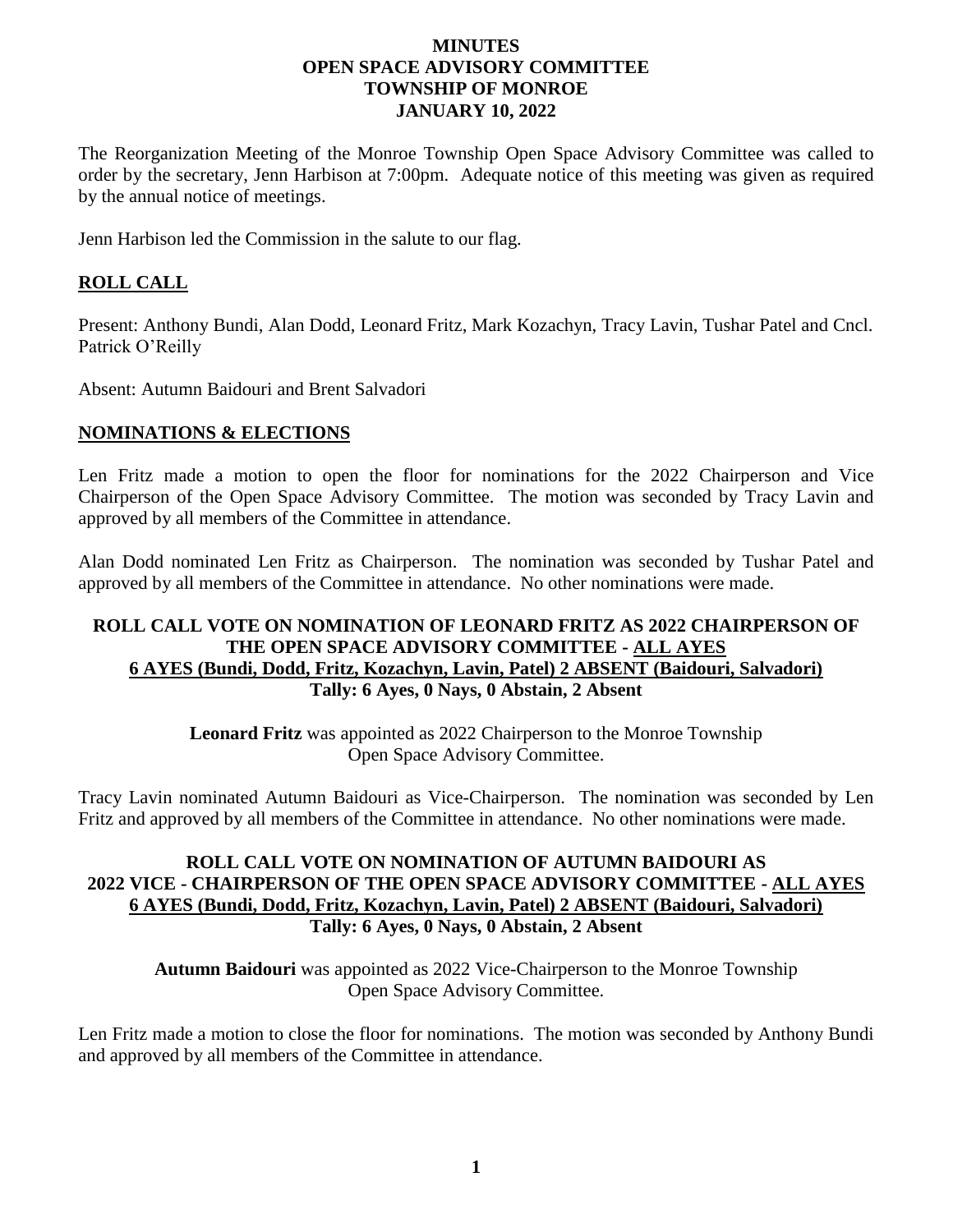# **APPROVAL OF MINUTES**

Tracy Lavin made a motion to approve the minutes as submitted of the Open Space Advisory Committee Meeting of December 6, 2021. The motion was seconded by Tushar Patel and approved by all members of the Committee in attendance.

## **CORRESPONDENCE, REPORTS AND OTHER MATTERS**

## • **Liaison Reports**

**Parks & Recreation** – Alan reported that the last Parks & Recreation meeting took place prior to the last Open Space Advisory Committee Meeting, so there is nothing new to report at this time.

# • **Sykes Lane Lot**

Len noted, there is nothing new to report at this time, as it was last reported at the December meeting, it was a matter of the weather for the Public Works Department to be able to begin any work at the Sykes Lane property and that still holds true. He knows that the project will get done.

# • **Allocation of Funds for the Preservation of Open Space within Monroe Township**

Len explained the Funding Resolution that is on the Agenda for approval to forward to Council, which was distributed to all of the members in the meeting packet to review. Len explained that it is 40% of the .02 cents that is allocated out of the taxes to be preserved for open space and not be used for any other projects. Cncl. O'Reilly said the money can also be used for any needed repairs to Township's tot lots and projects that fall within the open space criteria.

Anthony Bundi made a motion to approve the Funding Resolution to be forwarded to Council. The motion was seconded by Tracy Lavin and approved by all members of the Committee in attendance.

# **ROLL CALL VOTE TO APPROVE ALLOCATION OF FUNDS PERTAINING TO OPEN SPACE WITHIN MONROE TOWNSHIP 6 AYES (Bundi, Dodd, Fritz, Kozachyn, Lavin, Patel) 2 ABSENT (Baidouri, Salvadori) Tally: 6 Ayes, 0 Nays, 0 Abstain, 2 Absent**

## **OPEN DISCUSSION**

Len went over the 2022 Meeting Schedule with the members present.

Mark asked how the Open Space monies are spent, to which Cncl. O'Reilly explained the process followed in order to use any of the monies allocated for open space. Cncl. O'Reilly provided the history of how the open space funds were and are currently obtained along with the process of how those monies can be spent. Cncl. O'Reilly and Len explained the requirements for open space designation within the township and what is considered open space.